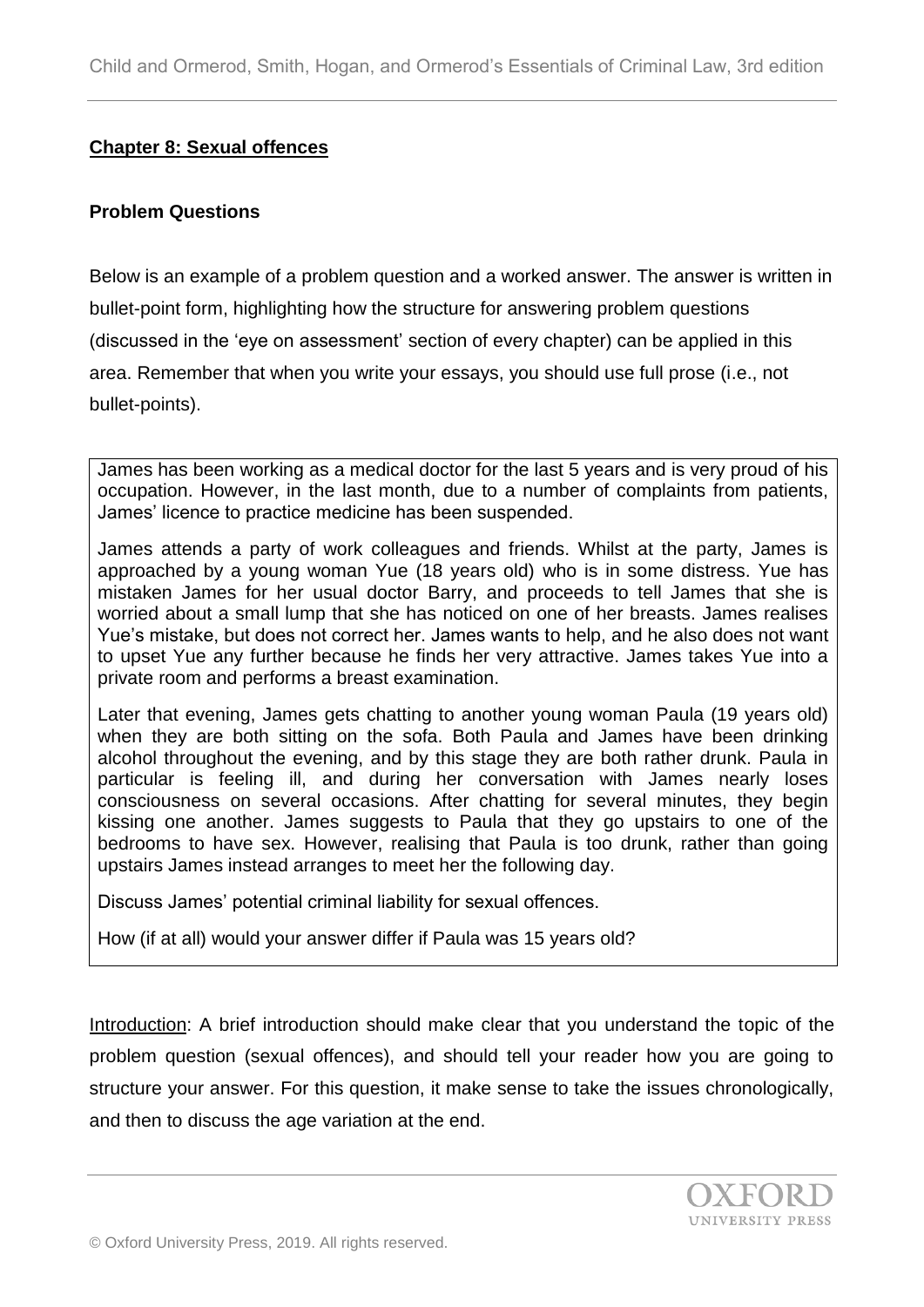**Step 1:** The first potential criminal event arises where James (J) performs a breast examination of Yue (Y).

**Step 2:** The most serious potential offence would be a sexual assault (Sexual Offences Act 2003, s3).

## **Step 3:**

- **Actus reus:** Does J touch Y sexually, and without her consent?
- There is certainly a touching, and that touching is likely to be sexual due to the circumstances of the private area touched and the fact of J's attraction (section 78). In terms of non-consent, the conclusive presumptions of non-consent (section 76) should be discussed in terms of impersonation: the fact that J does not tell Y he has been suspended is not likely to undermine consent as it relates to an attribute (qualification) rather than his identity, but the fact that J allows Y to believe he is her usual doctor may be sufficient. However, there is a question here about whether D has impersonated Y's doctor (caught within section 76), or Y has simply mistaken him (outside section 76). Because of the later possibility, it would also be correct to consider the general definition of non-consent under section 74.
- **Mens rea:** Does J intend to touch Y, and does he lack a reasonable belief that she consents to the touching?
- It is clear that J intends to touch Y. In terms of a reasonable belief in consent, the conclusive presumption will also apply here (if it applies above), and if not the standard objective standard should be applied.

**Step 4:** There are no likely defences, and so they need not be discussed.

**Step 5:** It is likely that J will be liable for sexual assault.

**Step 1:** The second potential criminal event relates to J's kissing of Paula (P), 19 years old.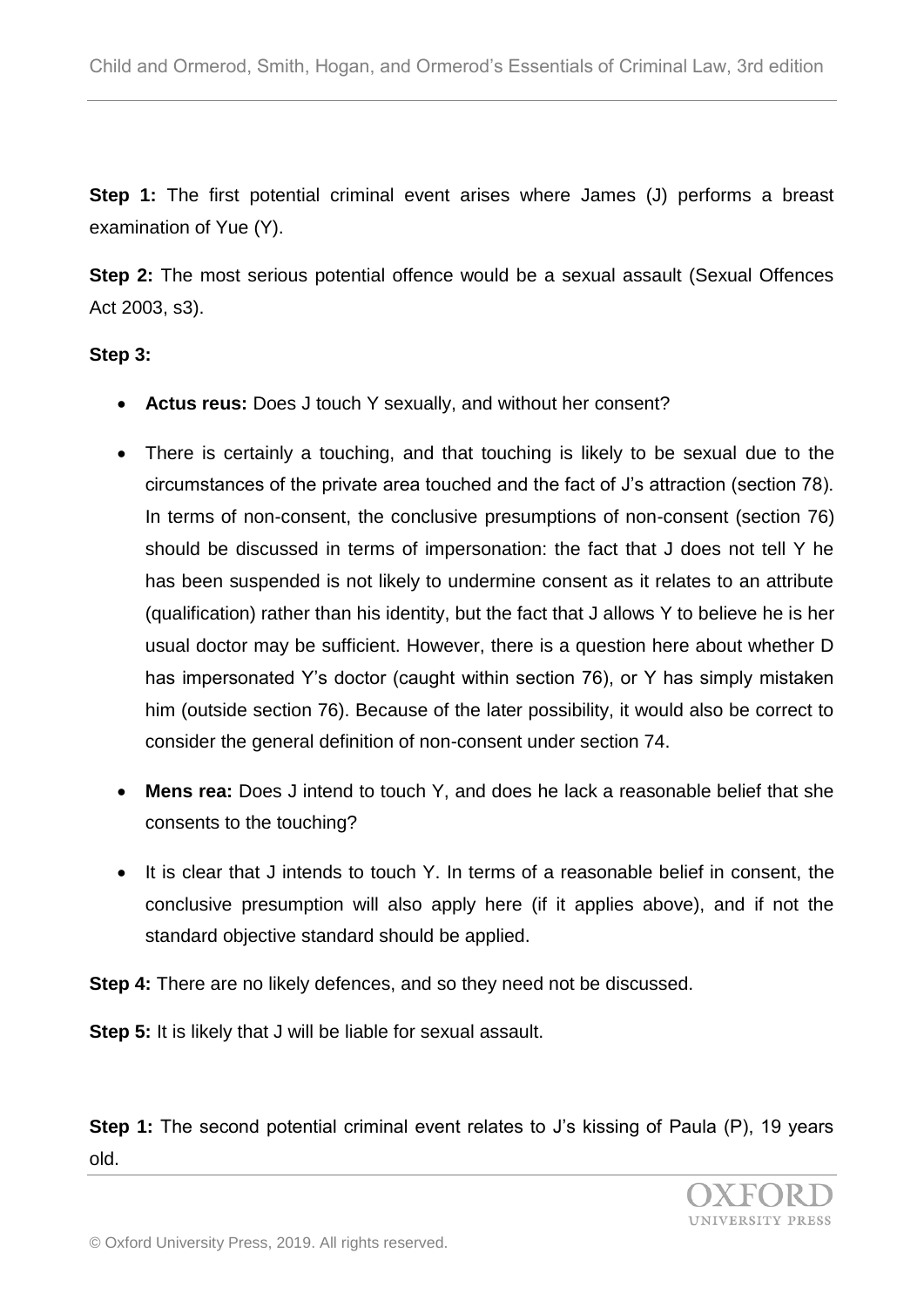**Step 2:** The most serious potential offence will again be sexual assault under section 3.

#### **Step 3:**

- **Actus reus:** Does J touch P sexually, and without her consent?
- Kissing clearly constitutes a sexual touching, but the issue is whether P lacks consent. Although P is intoxicated, the intoxication is voluntary, and P is short of unconsciousness. Therefore, the rebuttable presumptions of non-consent under section 75 will not apply, and the section 74 definition should be applied. It is unlikely that non-consent can be shown.
- **Mens rea:** Does J intend to touch P, and does he lack a reasonable belief that she consents to the touching?
- Again, there is a clear intention to touch, but the lack of a reasonable belief in consent will be harder to demonstrate.

**Step 4:** There are no likely defences, and so they need not be discussed.

**Step 5:** It is unlikely that J will be liable for an offence.

**Step 1:** The third potential criminal event relates to J's kissing of P where P is 15 years old.

**Step 2:** The offence of sexual assault would again be applicable, however it will again be difficult to demonstrate a lack of consent. Therefore, it would be more appropriate to apply section 9.

## **Step 3:**

- **Actus reus:** Did J (18 or over likely if J was a doctor) touch P (15 or under which P was) sexually? There is no requirement of non-consent.
- This is very likely to be satisfied.

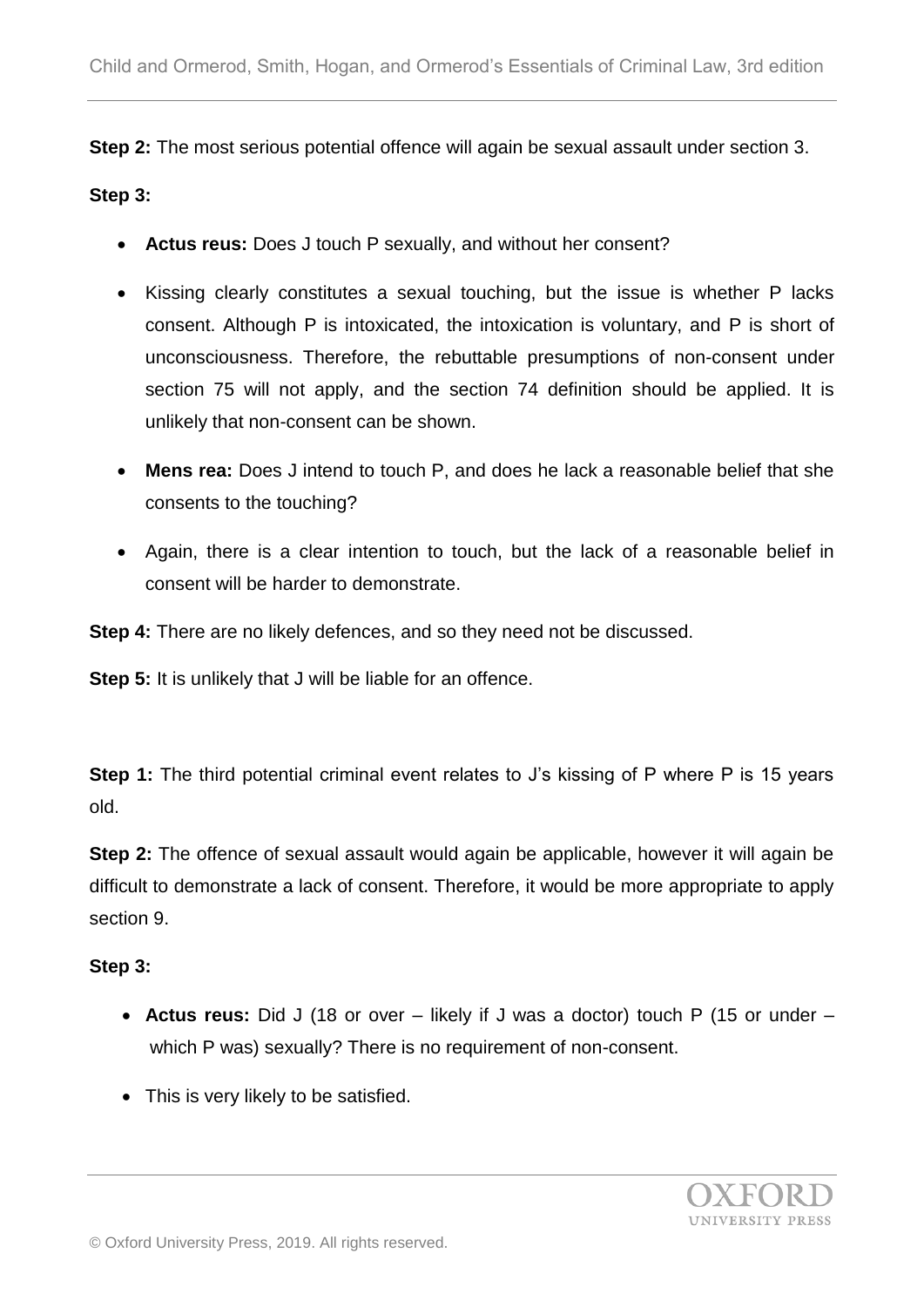- **Mens rea:** Did J intentionally touch P, and did J lack a reasonable belief that P was over 15?
- J's intentional touching is clear. Whether he lacked a reasonable belief that P was over 15 is not clear.

**Step 4:** There are no likely defences, and therefore no discussion is required.

**Step 5:** Subject to J's reasonable belief in the age of P, it is likely that a section 9 offence has been committed.

**Step 1:** The final potential criminal event relates to J's agreement to meet P the following day, where P is 15 year old.

**Step 2:** J's conduct could be caught within section 10 (inciting a child to engage in sexual activity) and/or section 14 (arranging commission of a child sex offence).

**Step 3:** All elements of these offences are likely to be satisfied, however, D must again lack a reasonable belief that P is over 15.

**Step 4:** There are no likely defences, and therefore no discussion is required.

**Step 5:** Subject to J's reasonable belief in the age of P, it is likely that a section 10 and/or section 14 offences have been committed.

• Note: When assessing J's 'reasonable' belief, remember that the standard will be of a reasonable sober person. Thus, J's intoxication makes it less likely that his belief is reasonable.

Conclusion: It is useful to provide a brief overview of J's likely liability.

## **Essay Questions**

There are several areas of interest for essay-type questions in relation to sexual offences. For example, the role and definition of non-consent (including related issues of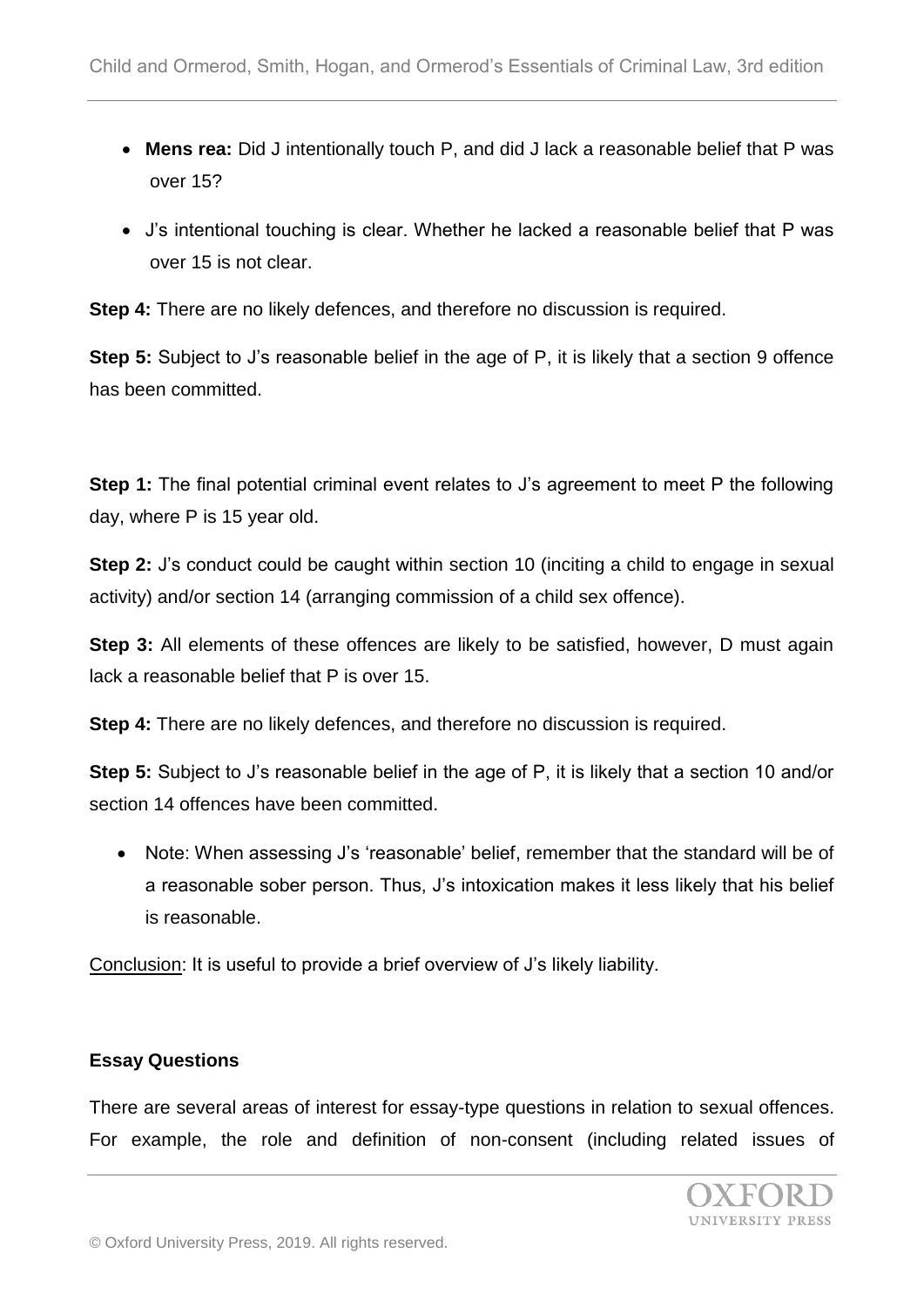intoxication, etc.), complexity, the potential for over-criminalisation within the Sexual Offences Act 2003, and so on.

Below is an example of an essay-type question, and a bullet-point plan for a possible answer. This is for illustration purposes only. When writing an essay of this kind yourself, there will usually be alternatives ways you could structure your answer, alternative points of discussion that could be raised, and you would certainly be expected to write in full prose (i.e., not in bullet-point form). The most important point to take from these plans is how they focus on identifying and discussing the subject of the debate within the question, not simply listing information about the relevant topic.

The absence of a comprehensive definition of 'consent' within the Sexual Offences Act 2003 means that the law in this area will remain uncertain and open to unfairness.

Discuss with reference to sections 74, 75 and 76 of the Sexual Offences Act 2003.

## **Introduction:**

- You need to identify and highlight the focus of the question: the definition of consent within the Sexual Offences Act 2003. You may want to set this in context, for example, by reference to the stated aims of those drafting the Act to make such a definition clear.
- $\bullet$  It is equally important to identify the debate within the question whether the current law relating to non-consent is 'uncertain' and/or 'unfair', telling your reader how you are going to structure your discussion of these issues.

# **Body of the essay:**

- It would be useful to begin a question of this kind by questioning the premise that the Act does not provide a comprehensive definition. This gives you a chance to provide an overview of the current law (sections 76, 75, and 74) whilst still engaging clearly with the debate within the question.
- It may then be useful to separate issues of clarity and fairness, discussing the law in relation to each.